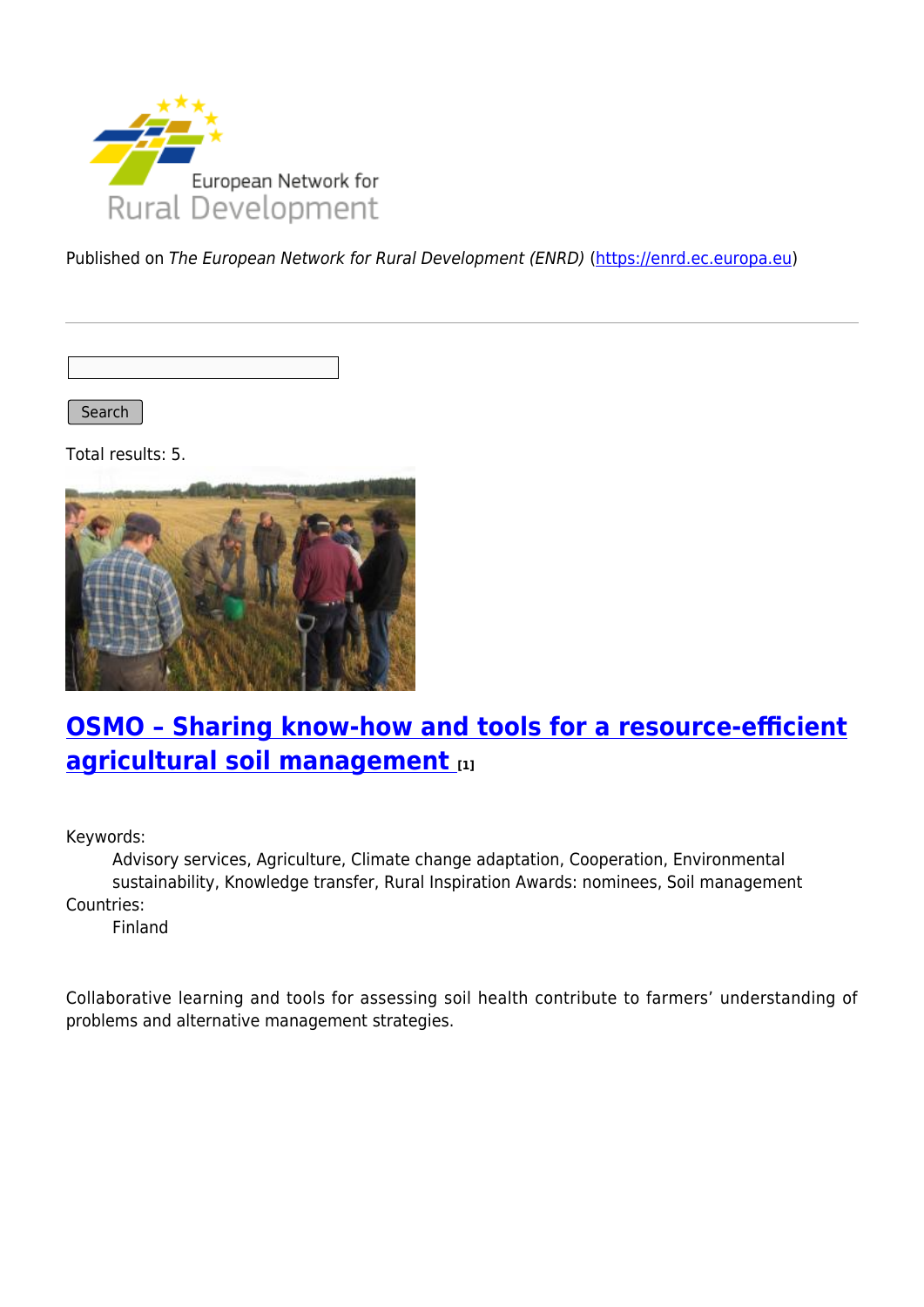

#### **[Improved hygienic and veterinary standards of slaughtering](https://enrd.ec.europa.eu/projects-practice/improved-hygienic-and-veterinary-standards-slaughtering_en) [2]**

Keywords:

Added value, Animal welfare, Competitiveness, Cooperation, Entrepreneurship, Product quality Countries:

Czech Republic

Investing in facilities that respect animal welfare enabled a meat processing company to improve its profitability while responding to society's ethical concerns.



### **[Support to civil society organisations for the preservation](https://enrd.ec.europa.eu/projects-practice/support-civil-society-organisations-preservation-and-promotion-biodiversity_en) [and promotion of biodiversity](https://enrd.ec.europa.eu/projects-practice/support-civil-society-organisations-preservation-and-promotion-biodiversity_en) [3]**

Keywords:

Advisory services, Biodiversity, Cooperation, Environmental protection, Nature conservation, Protected areas

Countries:

France

Organising a series of awareness raising and capacity building activities for environmental NGOs in Mayotte.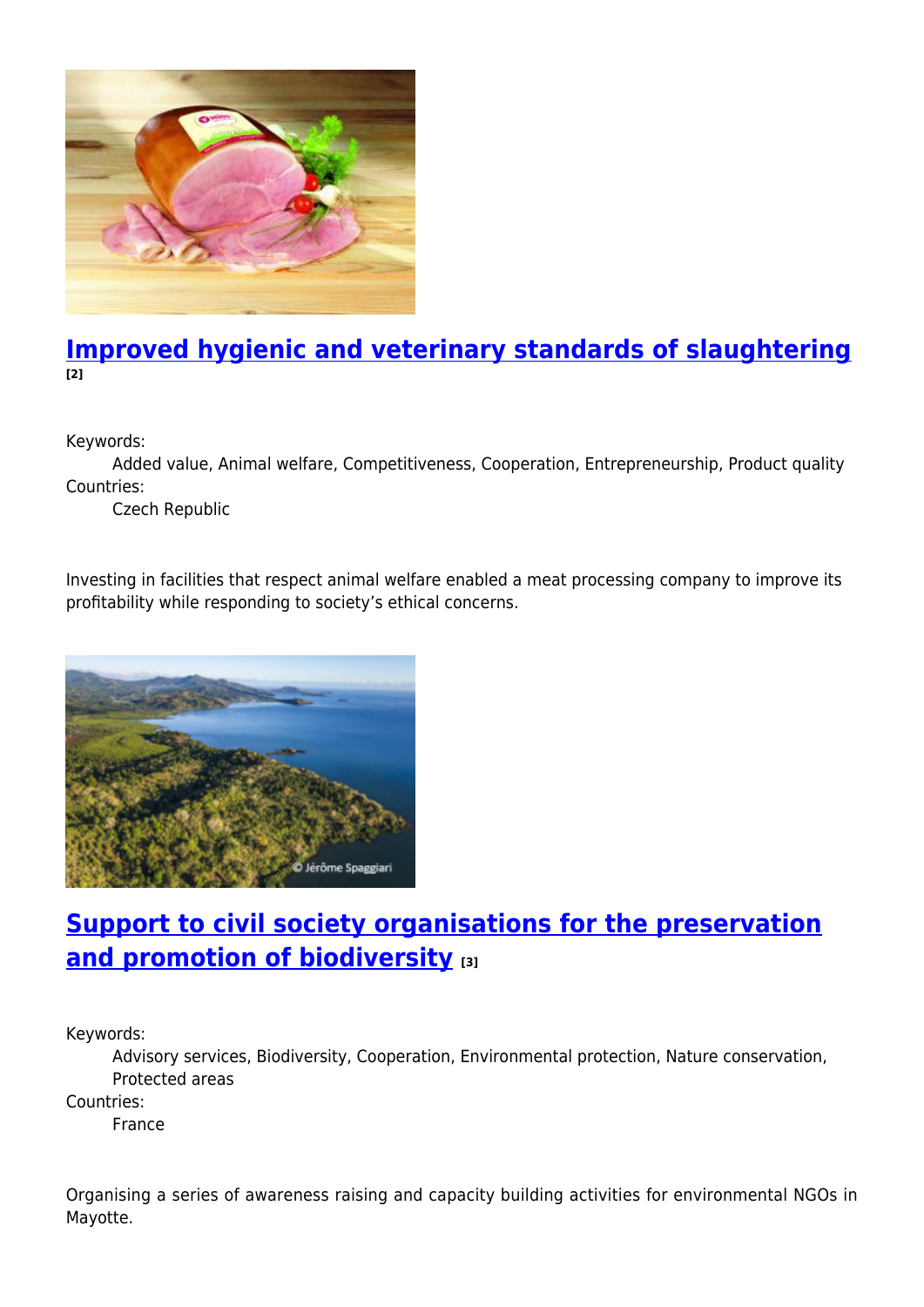

## **[Development of healthy fruit and vegetable products for](https://enrd.ec.europa.eu/projects-practice/development-healthy-fruit-and-vegetable-products-children_en) [children](https://enrd.ec.europa.eu/projects-practice/development-healthy-fruit-and-vegetable-products-children_en) [4]**

Keywords:

Added value, Cooperation, Diversification, Entrepreneurship, Innovation, Product quality Countries:

Czech Republic

Brand new manufacturing and packaging procedures were developed in order to produce healthy nutritional products for children from fruit and vegetables.



## **[A foresight into the future of the food industry in South](https://enrd.ec.europa.eu/projects-practice/foresight-future-food-industry-south-savo_en) [Savo](https://enrd.ec.europa.eu/projects-practice/foresight-future-food-industry-south-savo_en) [5]**

Keywords:

Agriculture, Cooperation, Food & Drink, Information & promotion activities Countries:

Finland

A project to enhance the competitiveness of agriculture and the food industry, as well as the lowcarbon economy, through the analysis of alternative future scenarios.